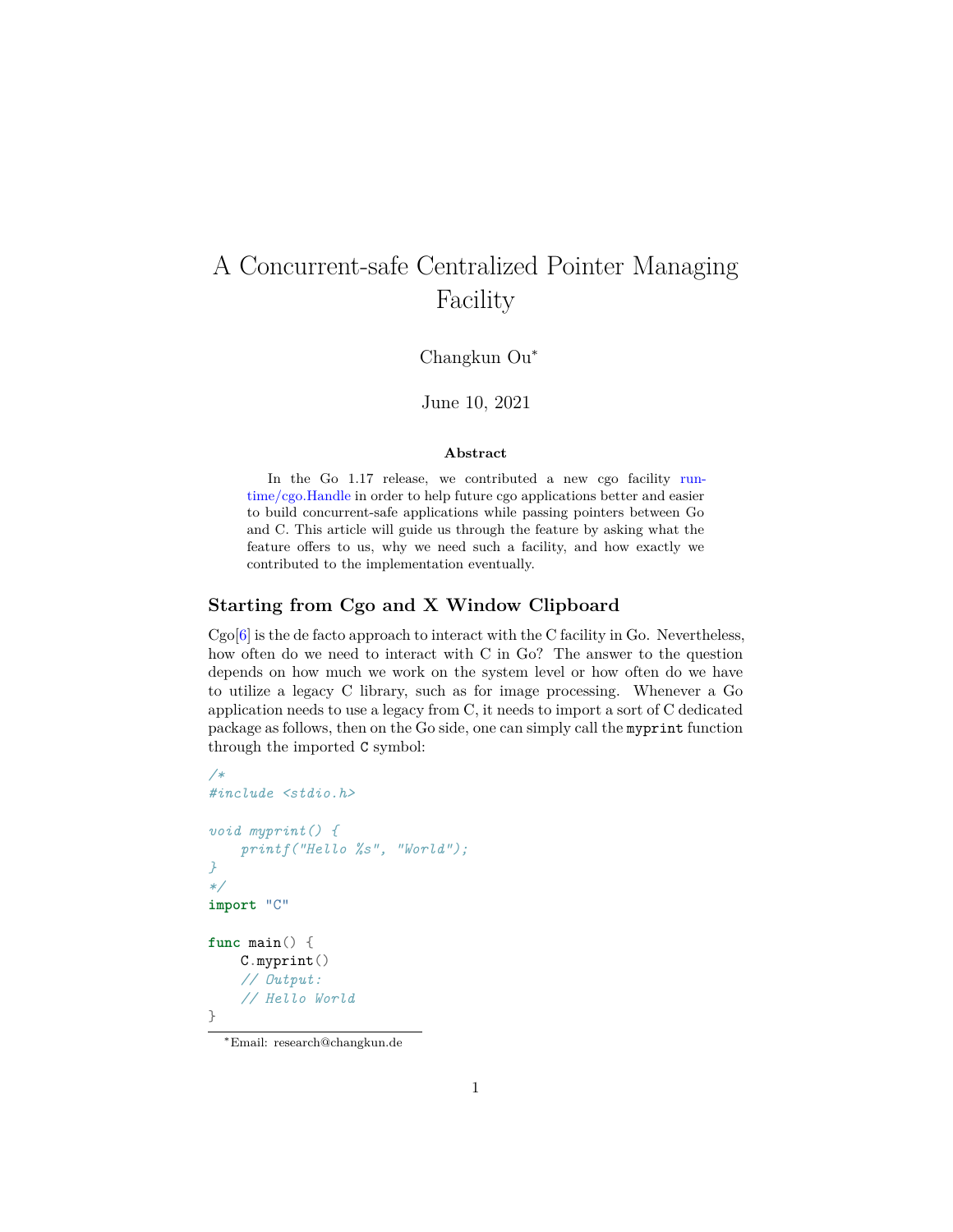A few months ago, while we were working on building a new package [golang.design/x/clipboard](https://golang.design/x/clipboard)[\[7](#page-13-1)], a package that offers cross-platform clipboard access. We found out, there is a lacking of facility in Go, despite the variety of approaches in the wild, still suffering from soundness and performance issues.

In the golang.design/ $x$ /clipboard package, we had to cooperate with cgo to access system level APIs (technically, it is an API from a legacy and widely used C system), but lacking the facility of knowing the execution progress on the C side. For instance, on the Go side, we have to call the C code in a goroutine, then do something else in parallel:

```
go func() {
    C.doWork() // Cgo: call a C function, and do stuff on C side
}()
```
## *// .. do stuff on Go side ..*

However, under certain circumstances, we need a sort of mechanism to understand the execution progress from the C side, which brings the need of communication and synchronization between the Go and C. For instance, if we need our Go code to wait until the C side code finishes some initialization work until some execution point to proceed, we will need this type of communication precisely to understand the progress of a C function.

A real example that we encountered was the need to interact with the clipboard facility. In Linux's [X window environment,](https://en.wikipedia.org/wiki/X_Window_System) clipboards are decentralized and can only be owned by each application. The ones who need access to clipboard information are required to create their clipboard instance. Say an application A wants to paste something into the clipboard, it has to request to the X window server, then become a clipboard owner to send the information back to other applications whenever they send a copy request.

This design was considered natural and often required applications to cooperate: If another application B tries to make a request, to become the next owner of the clipboard, then A will lose its ownership. Afterwards, the copy requests from the application C, D, and so on, will be forwarded to the application B instead of A. Similar to a shared region of memory being overwritten by somebody else and the original owner lost its access.

With the above context information, one can understand that before an application starts to "paste" (serve) the clipboard information, it first obtains the clipboard ownership. Until we get the ownership, the clipboard information will not be available for access purposes. In other words, if a clipboard API is designed in the following way:

clipboard.Write("some information")

We have to guarantee from its inside that when the function returns, the information should be available to be accessed by other applications.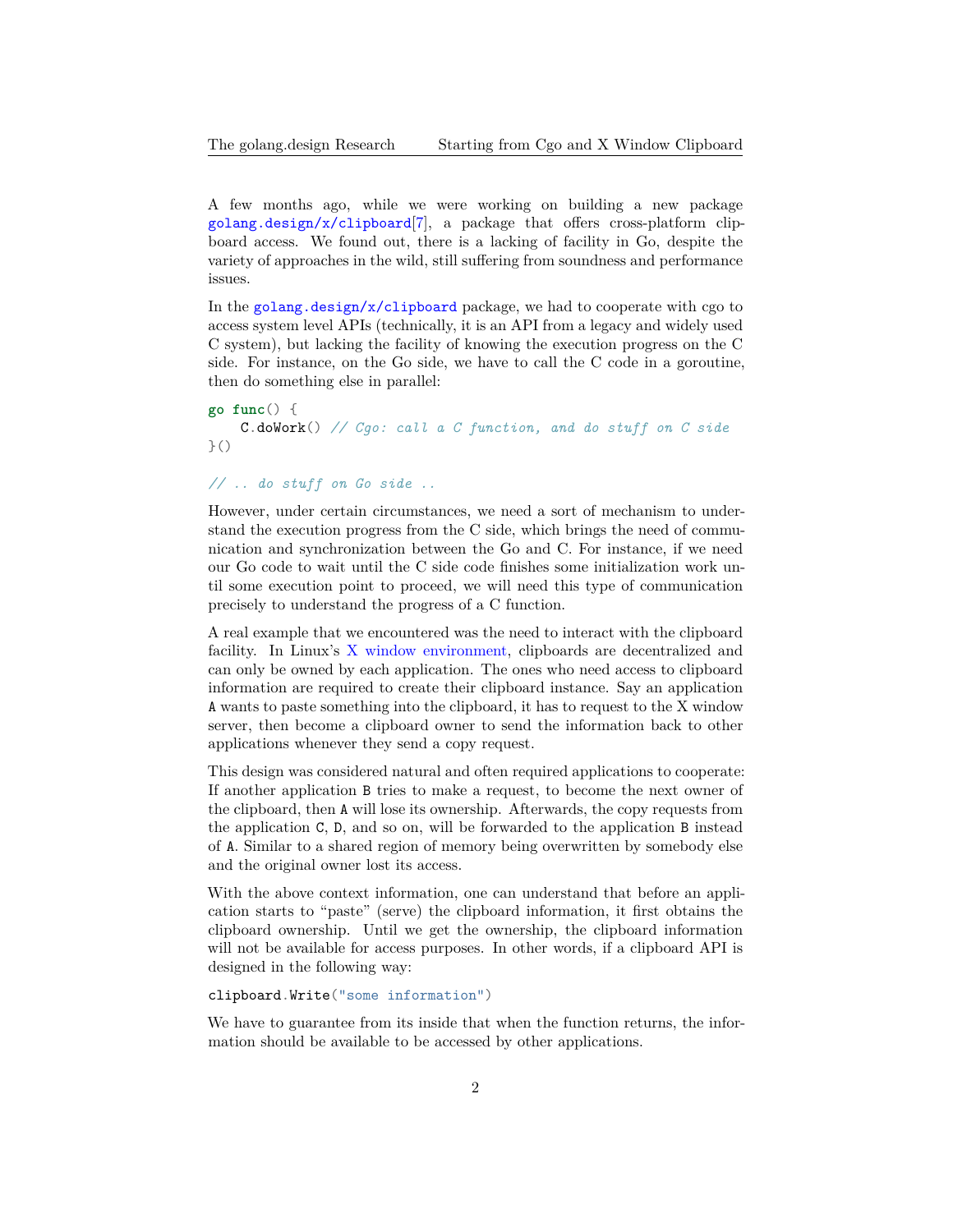Back then, our first idea to deal with the problem was to pass a channel from Go to C, then send a value through the channel from C to Go. After a quick research, we realized that it is impossible because channels cannot be passed as a value between C and Go due to the [rules of passing pointers in Cgo](https://pkg.go.dev/cmd/cgo#hdr-Passing_pointers) (see a previous proposal document  $\begin{bmatrix}4\\1\end{bmatrix}$ . Even there is a way to pass the entire channel value to the C, there will be no facility to send values through that channel on the C side because C does not have the language support of the < operator.

The next idea was to pass a function callback, then get it called on the C side. The function's execution will use the desired channel to send a notification back to the waiting goroutine.

After a few attempt, we found that the only possible way is to attach a global function pointer and gets it called through a function wrapper:

```
/*
int myfunc(void* go_value);
*/
import "C"
// This funcCallback tries to avoid a runtime panic error when
// directly pass it to Cgo because it violates the pointer passing
// rules:
//
// panic: runtime error: cgo argument has Go pointer to Go pointer
var (
   funcCallback func()
    funcCallbackMu sync.Mutex
\lambdatype gocallback struct{ f func() }
func main() {
   go func() {
        ret := C.myfunc(unsafe.Pointer(&gocallback{func() {
            funcCallbackMu.Lock()
            f := funcCallback // must use a global function variable.
            funcCallbackMu.Unlock()
            f()}}))
        // ... do work ...
    }()
    // ... do work ...
}
```
In above, the gocallback pointer on the Go side is passed through the C function myfunc. On the C side, there will be a call using go\_func\_callback that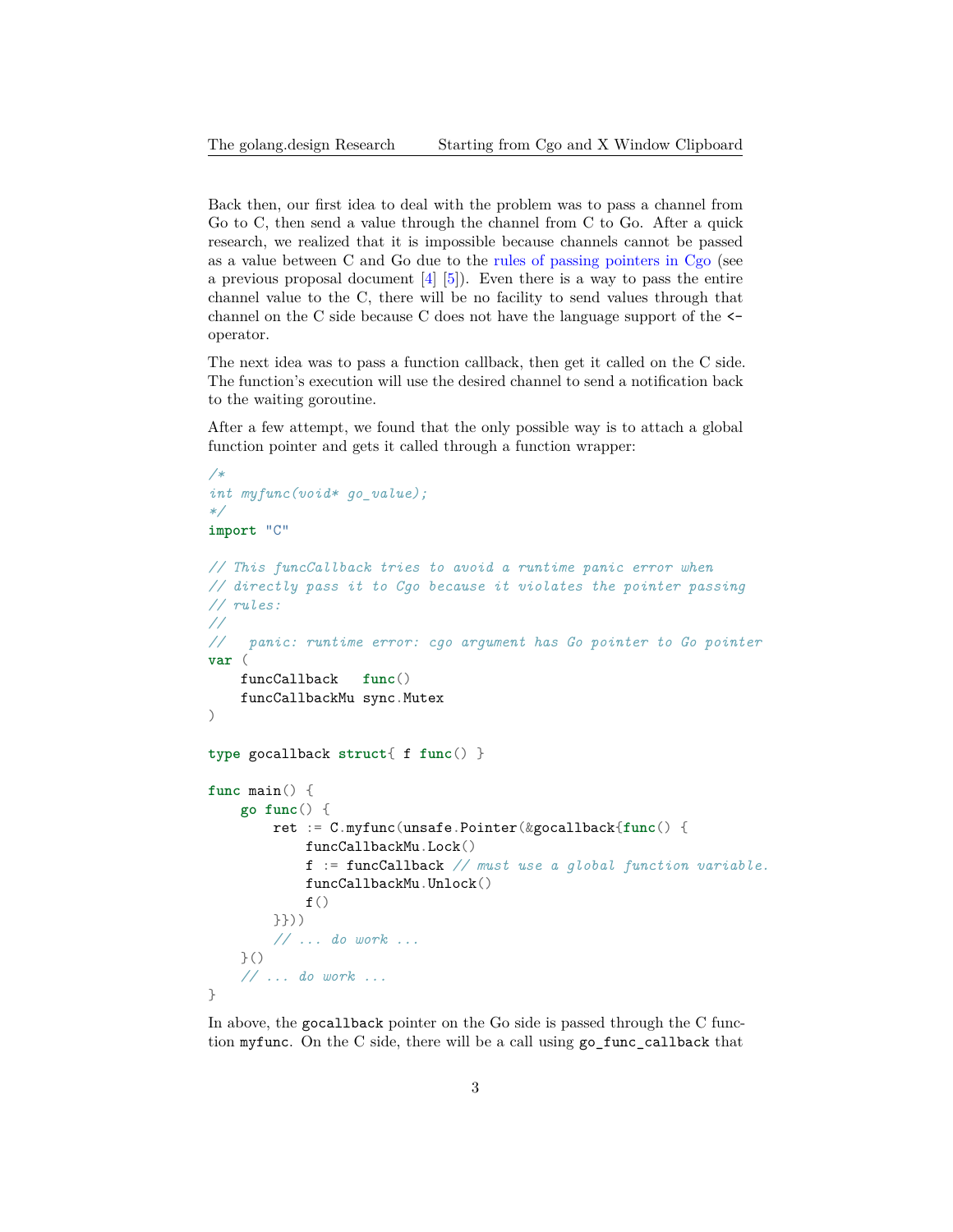being called on the C, via passing the struct gocallback as a parameter:

```
// myfunc will trigger a callback, c_func, whenever it is needed
// and pass the gocallback data though the void* parameter.
void c_func(void *data) {
    void *gocallback = userData;
   // the gocallback is received as a pointer, we pass it as
    // an argument to the go_func_callback
    go_func_callback(gocallback);
}
```
The go\_func\_callback knows its parameter is typed as gocallback. Thus a type casting is safe to do the call:

```
//go:export go_func_callback
func go func callback(c unsafe.Pointer) {
    (*\text{gocallback})(c).\text{call})}
```

```
func (c *gocallback) call() { c.f() }
```
The function f in the gocallback is exactly what we would like to call:

```
func() {
   funcCallbackMu.Lock()
   f := funcCallback // must use a global function variable.
   funcCallbackMu.Unlock()
   f() // get called
}
```
Note that the funcCallback must be a global function variable. Otherwise, it is a violation of the [cgo pointer passing rules](https://pkg.go.dev/cmd/cgo/#hdr-Passing_pointers) as mentioned before.

Furthermore, an immediate reaction to the readability of the above code is: too complicated. The demonstrated approach can only assign one function at a time, which is also a violation of the concurrent nature. Any per-goroutine dedicated application will not benefit from this approach because they need a per-goroutine function callback instead of a single global callback. By then, we wonder if there is a better and elegant approach to deal with it.

Through our research, we found that the need occurs quite often in the community, and is also being proposed in golang/go#37033[\[1](#page-13-4)]. Luckily, such a facility is now ready in Go 1.17 :)

## **What is runtime/cgo.Handle?**

The new [runtime/cgo.Handle](https://tip.golang.org/pkg/runtime/cgo/#Handle) provides a way to pass values that contain Go pointers (pointers to memory allocated by Go) between Go and C without breaking the cgo pointer passing rules. A Handle is an integer value that can represent any Go value. A Handle can be passed through C and back to Go, and the Go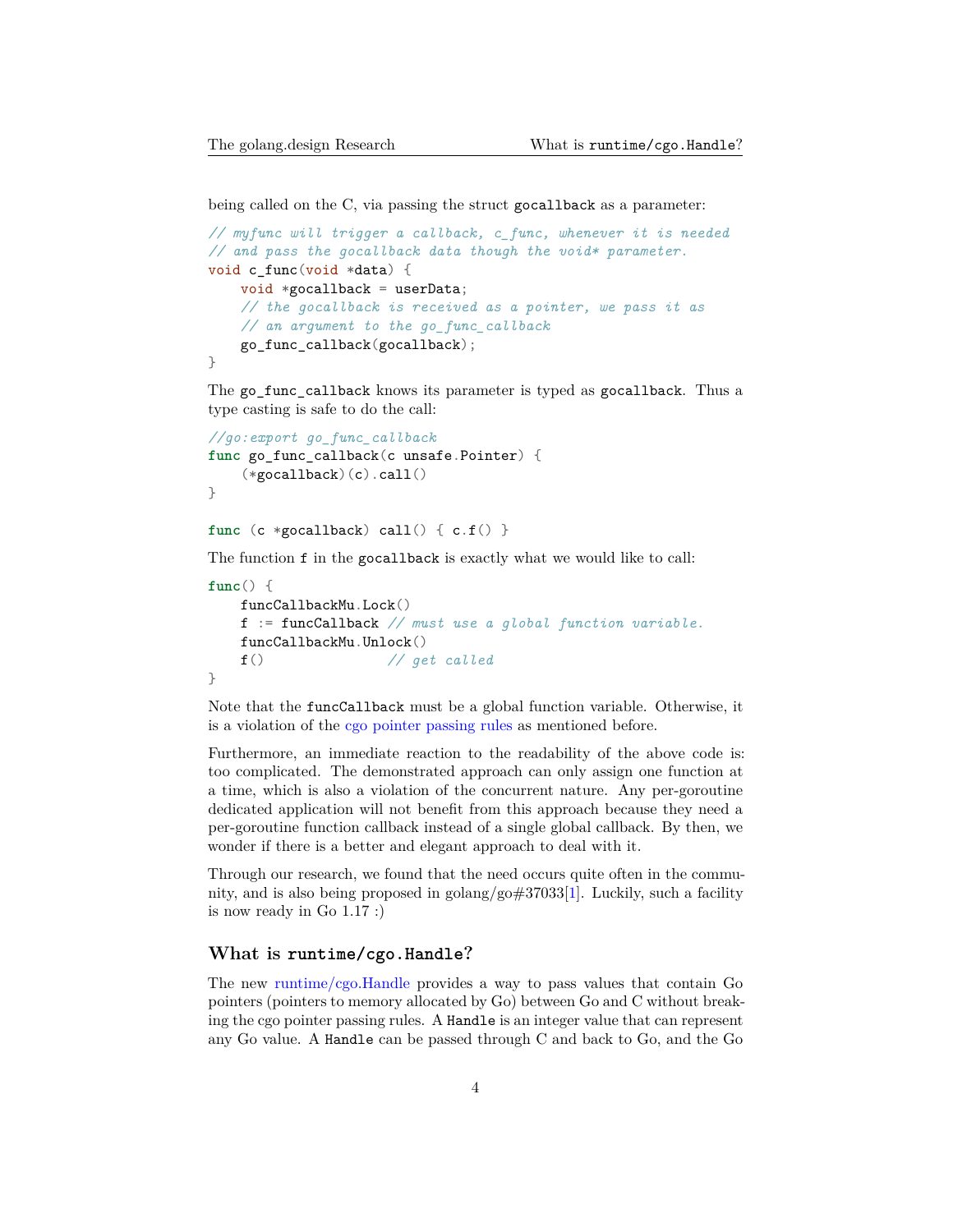code can use the Handle to retrieve the original Go value. The final API design is proposed as following:

**package** cgo

#### **type** Handle uintptr

```
// NewHandle returns a handle for a given value.
//
// The handle is valid until the program calls Delete on it.
// The handle uses resources, and this package assumes that C
// code may hold on to the handle, so a program must explicitly
// call Delete when the handle is no longer needed.
//
// The intended use is to pass the returned handle to C code,
// which passes it back to Go, which calls Value.
func NewHandle(v interface{}) Handle
// Value returns the associated Go value for a valid handle.
//
// The method panics if the handle is invalid.
func (h Handle) Value() interface{}
// Delete invalidates a handle. This method should only be
// called once the program no longer needs to pass the handle
// to C and the C code no longer has a copy of the handle value.
//
```

```
// The method panics if the handle is invalid.
func (h Handle) Delete()
```
As we can observe: cgo.NewHandle returns a handle for any given value; the method cgo.(Handle).Value returns the corresponding Go value of the handle; whenever we need to delete the value, one can call cgo.(Handle).Delete.

The most straightforward example is to pass a string between Go and C using Handle. On the Go side:

```
package main
/*
#include <stdint.h> // for uintptr_t
extern void MyGoPrint(uintptr_t handle);
void myprint(uintptr_t handle);
*/
import "C"
import "runtime/cgo"
func main() {
    s := "Hello The golang.design Initiative"
```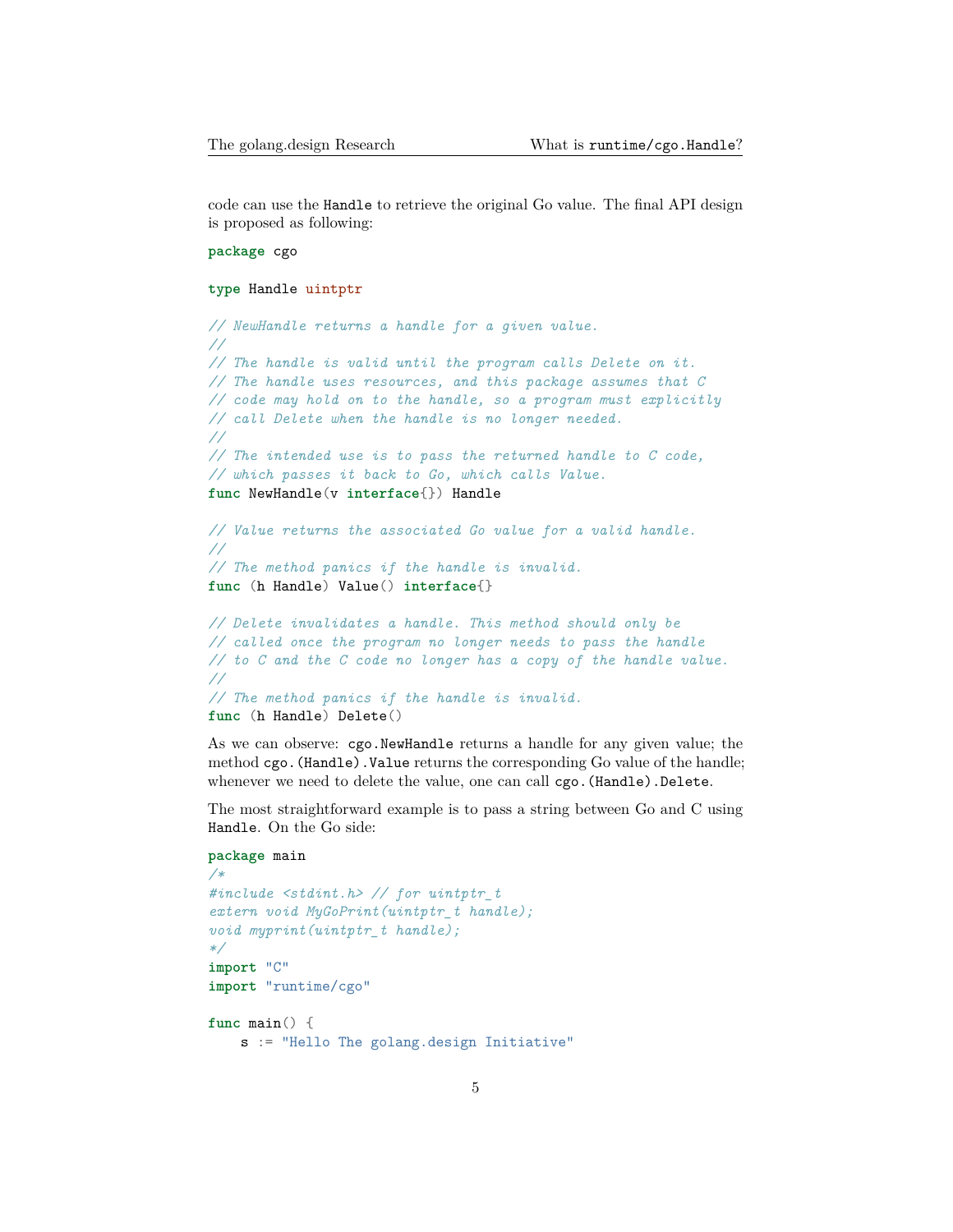}

```
C.myprint(C.uintptr_t(cgo.NewHandle(s)))
// Output:
// Hello The golang.design Initiative
```
The string s is passed through a created handle to the C function myprint, and on the C side:

```
#include <stdint.h> // for uintptr_t
// A Go function
extern void MyGoPrint(uintptr_t handle);
// A C function
void myprint(uintptr_t handle) {
   MyGoPrint(handle);
}
```
The myprint passes the handle back to a Go function MyGoPrint:

```
//go:export MyGoPrint
func MyGoPrint(handle C.uintptr_t) {
   h := cgo.Handle(handle)
   s := h.Value(). (string)println(s)
   h.Delete()
}
```
The MyGoPrint queries the value using cgo.(Handle).Value() and prints it out. Then deletes the value using cgo. (Handle). Delete().

With this new facility, we can simplify the previously mentioned function callback pattern much better:

```
/*
#include <stdint.h>
int myfunc(void* go_value);
*/
import "C"
func main() {
    ch := make(chan struct{})
    handle := cgo.NewHandle(ch)
    go func() {
        // myfunc will call goCallback when needed.
        C.myfunc(C.uintptr_t(handle))
        ...
    }()
```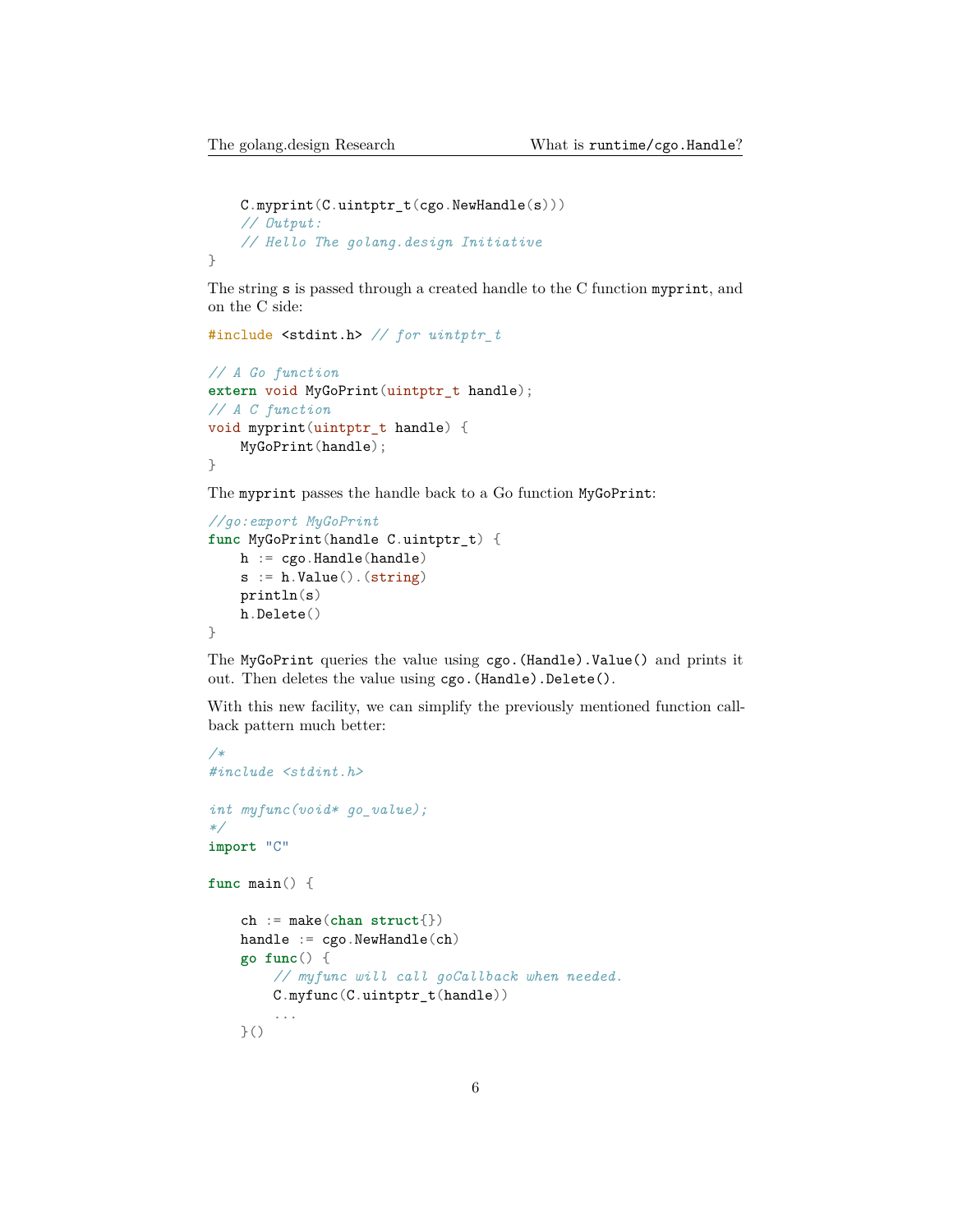```
<-ch // we got notified from the myfunc.
   handle.Delete() // no need thus delete the handle.
    ...
}
//go:export goCallback
func goCallback(h C.uintptr_t) {
    v := cgo.Handle(h).Value().(chan struct{})
   v <- struct{}
}
```
More importantly, the cgo.Handle is a concurrent-safe mechanism, which means that once we have the handle number, we can fetch the value (if still available) anywhere without suffering from data race.

Next question: How to implement cgo.Handle?

## **First Attempt**

The first attempt[\[2](#page-13-5)] was a lot complicated. Since we need a centralized way to manage all pointers in a concurrent-safe way, the quickest idea that comes to our mind was the sync.Map that maps a unique number to the desired value. Hence, we can easily use a global sync.Map:

**package** cgo

 $var$  m =  $&$ sync.Map $\{\}$ 

However, we have to think about the core challenge: How to allocate a runtimelevel unique ID? Passing an integer between Go and C is relatively easy, what could be a unique representation for a given value?

The first idea is the memory address. Because every pointer or value is stored somewhere in memory, if we can have the information, it would be very easy to use as the ID of the value because each value has exactly one unique memory address.

To complete this idea, we need to be a little bit cautious: Will the memory address of a living value is changed at some point? The question leads to two more questions:

- 1. What if a value is on the goroutine stack? If so, the value will be released when the goroutine is dead.
- 2. Go is a garbage-collected language. What if the garbage collector moves and compacts the value to a different place? Then the memory address of the value will be changed, too.

Based on our years of [experience and understanding](https://golang.design/s/more) of the runtime, we learned that the Go's garbage collector before 1.17 is always not moving and the mech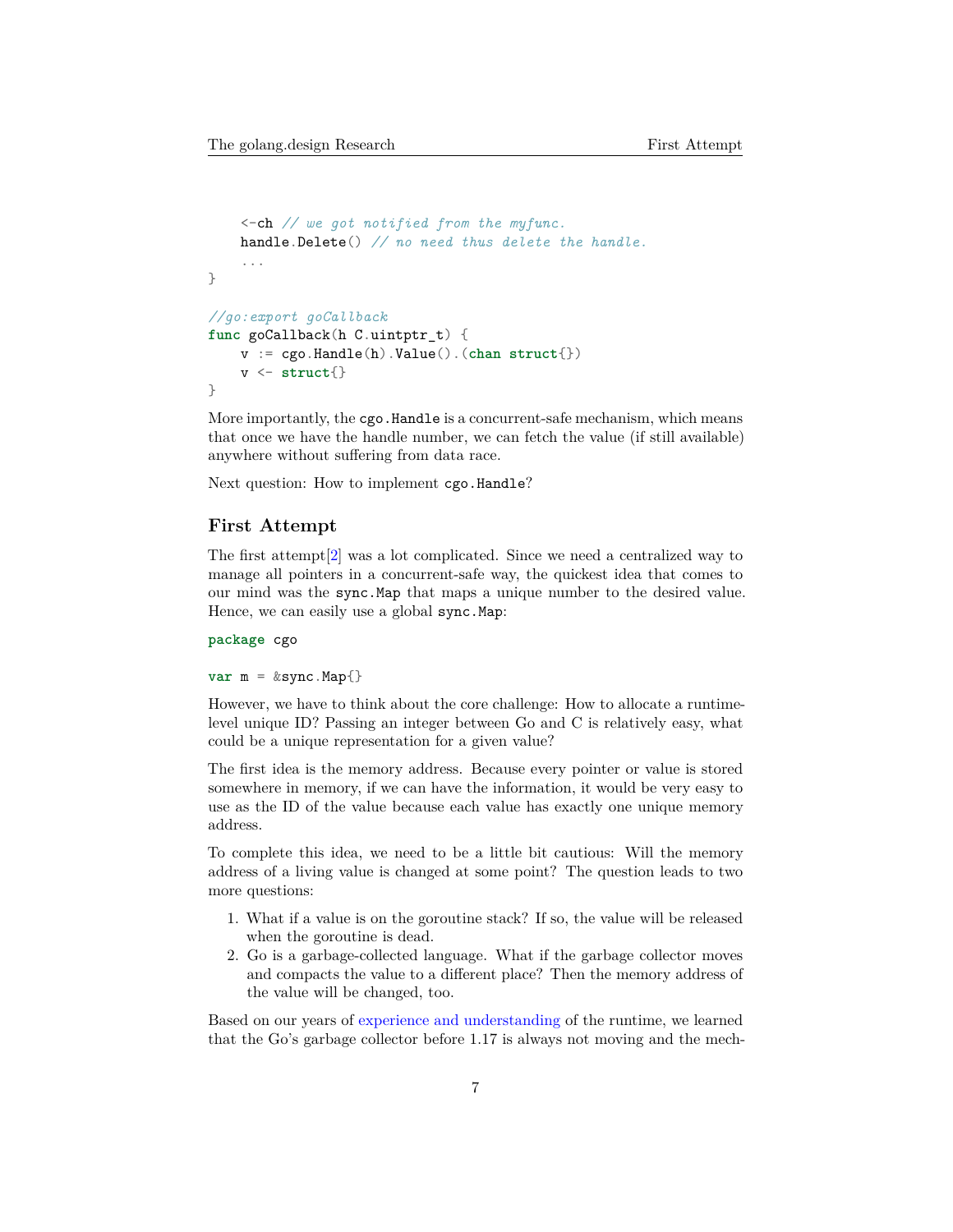anism is also very unlikely to change. That means, if a value is living on the heap, it will not be moved to other places. With this fact, we are good with the second question.

It is a little bit tricky for the first question: a value on the stack may move as the stack grows. The more intractable part is that compiler optimization may move values between stacks, and runtime may move the stack when the stack ran out of its size.

Naturally, we might ask: is it possible to make sure a value always be allocated on the heap instead of the stack? The answer is: Yes! If we turn it into an interface{}. Until 1.17, the Go compiler's escape analysis always marks the value that should escape to the heap if it is converted as an interface{}.

With all the analysis above, we can write the following part of the implementation that utilizes the memory address of an escaped value:

```
// wrap wraps a Go value.
type wrap struct{ v interface{} }
func NewHandle(v interface{}) Handle {
    var k uintptr
    rv := reflect.VallowOf(v)switch rv.Kind() {
    case reflect.Ptr, reflect.UnsafePointer, reflect.Slice,
        reflect.Map, reflect.Chan, reflect.Func:
        if rv.IsNil() {
            panic("cgo: cannot use Handle for nil value")
        }
        k = rv.Pointer()default:
        // Wrap and turn a value parameter into a pointer.
        // This enables us to always store the passing object
        // as a pointer, and helps to identify which of whose
        // are initially pointers or values when Value is called.
        v = \&\text{wrap}\{v\}k = reflect.VallowOf(v).Pointer()}
    ...
}
```
Note that the implementation above treats the values differently: For reflect.Ptr, reflect.UnsafePointer, reflect.Slice, reflect.Map, reflect.Chan, reflect.Func types, they are already pointers escaped to the heap, we can safely get the address from them. For the other kinds, we need to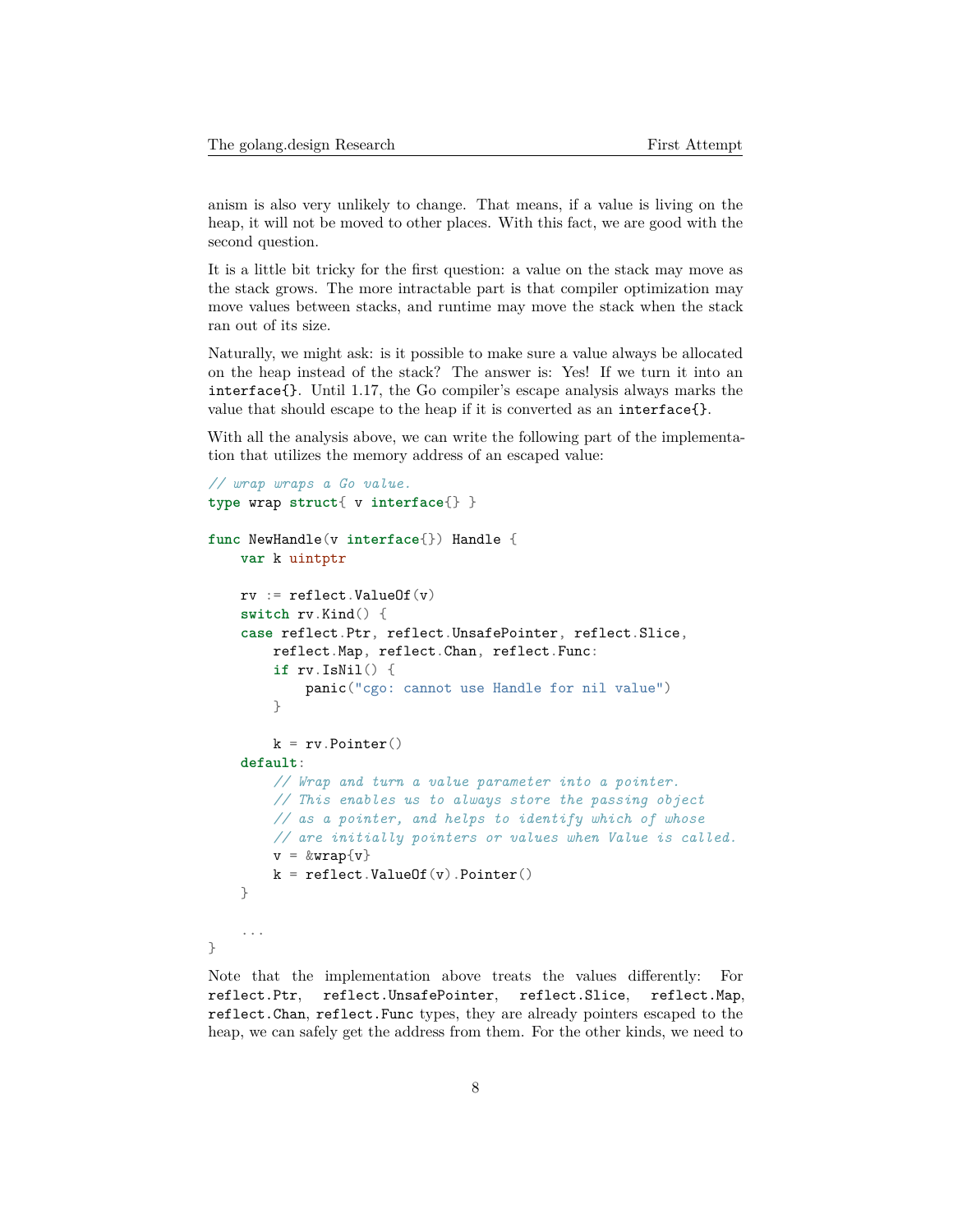turn them from a value to a pointer and also make sure they will always escape to the heap. That is the part:

```
// Wrap and turn a value parameter into a pointer. This
// enables us to always store the passing object as a
// pointer, and helps to identify which of whose are
// initially pointers or values when Value is called.
v = \&\text{wrap}\{v\}k = reflect. ValueOf(v). Pointer()
```
Now we have turned everything into an escaped value on the heap. The next thing we have to ask is: what if the two values are the same? That means the  $v$  passed to  $cgo.$  New Handle( $v$ ) is the same object. Then we will get the same memory address in k at this point.

The easy case is, of course, if the address is not on the global map, then we do not have to think but return the address as the handle of the value:

## **func** NewHandle(v **interface**{}) Handle {

...

}

```
// v was escaped to the heap because of reflection. As Go do
// not have a moving GC (and possibly lasts true for a long
// future), it is safe to use its pointer address as the key
// of the global map at this moment. The implementation must
// be reconsidered if moving GC is introduced internally in
// the runtime.
actual, loaded := m.LoadOrStore(k, v)if !loaded {
    return Handle(k)
}
...
```
Otherwise, we have to check the old value in the global map, if it is the same value, then we return the same address as expected:

```
func NewHandle(v interface{}) Handle {
    ...
    arv := reflect.ValueOf(actual)
    switch arv.Kind() {
    case reflect.Ptr, reflect.UnsafePointer, reflect.Slice,
        reflect.Map, reflect.Chan, reflect.Func:
        // The underlying object of the given Go value already have
        // its existing handle.
        if arv. Pointer() == k \in \{return Handle(k)
```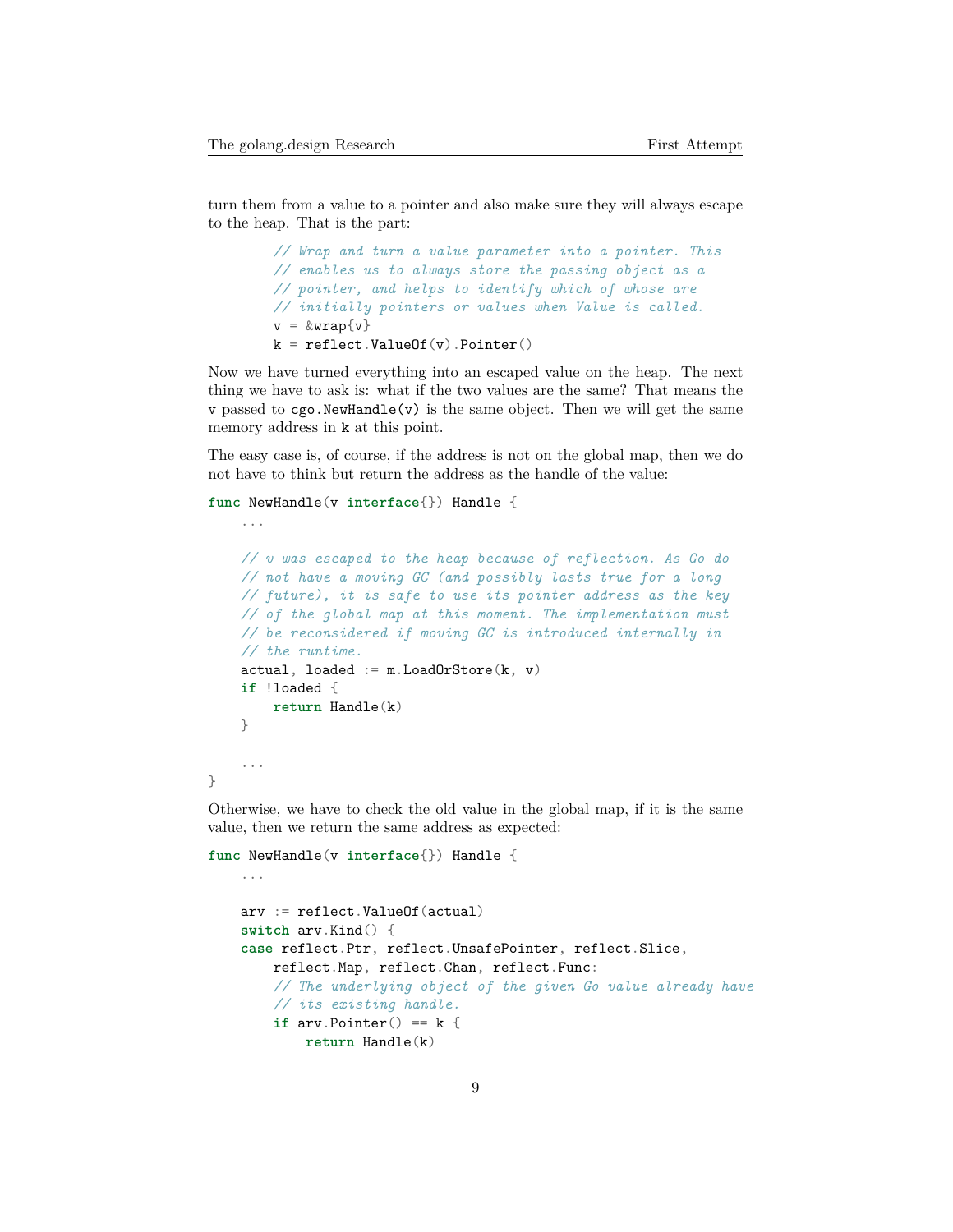}

```
}
    // If the loaded pointer is inconsistent with the new
    // pointer, it means the address has been used for
    // different objects because of GC and its address is
    // reused for a new Go object, meaning that the Handle
    // does not call Delete explicitly when the old Go value
    // is not needed. Consider this as a misuse of a handle,
    // do panic.
   panic("cgo: misuse of a Handle")
default:
    panic("cgo: Handle implementation has an internal bug")
}
```
If the existing value shares the same address with the newly requested value, this must be a misuse of the Handle.

Since we have used the wrap struct to turn everything into the reflect.Ptr type, it is impossible to have other kinds of values to fetch from the global map. If that happens, it is an internal bug in the handle implementation.

When implementing the Value() method, we see why a wrap struct beneficial:

```
func (h Handle) Value() interface{} {
    v, ok := m.Load(uintptr(h))if !ok {
        panic("cgo: misuse of an invalid Handle")
    }
    if wv, ok := v.(*wrap); ok {
        return wv.v
    }
    return v
}
```
Because we can check when the stored object is a \*wrap pointer, which means it was a value other than pointers. We return the value instead of the stored object.

Lastly, the Delete method becomes trivial:

```
func (h Handle) Delete() {
    \Box, ok := m.LoadAndDelete(uintptr(h))
    if !ok {
        panic("cgo: misuse of an invalid Handle")
    }
}
```
See a full implementation in [golang.design/x/clipboard/internal/cgo.](https://github.com/golang-design/clipboard/blob/main/internal/cgo/handle.go)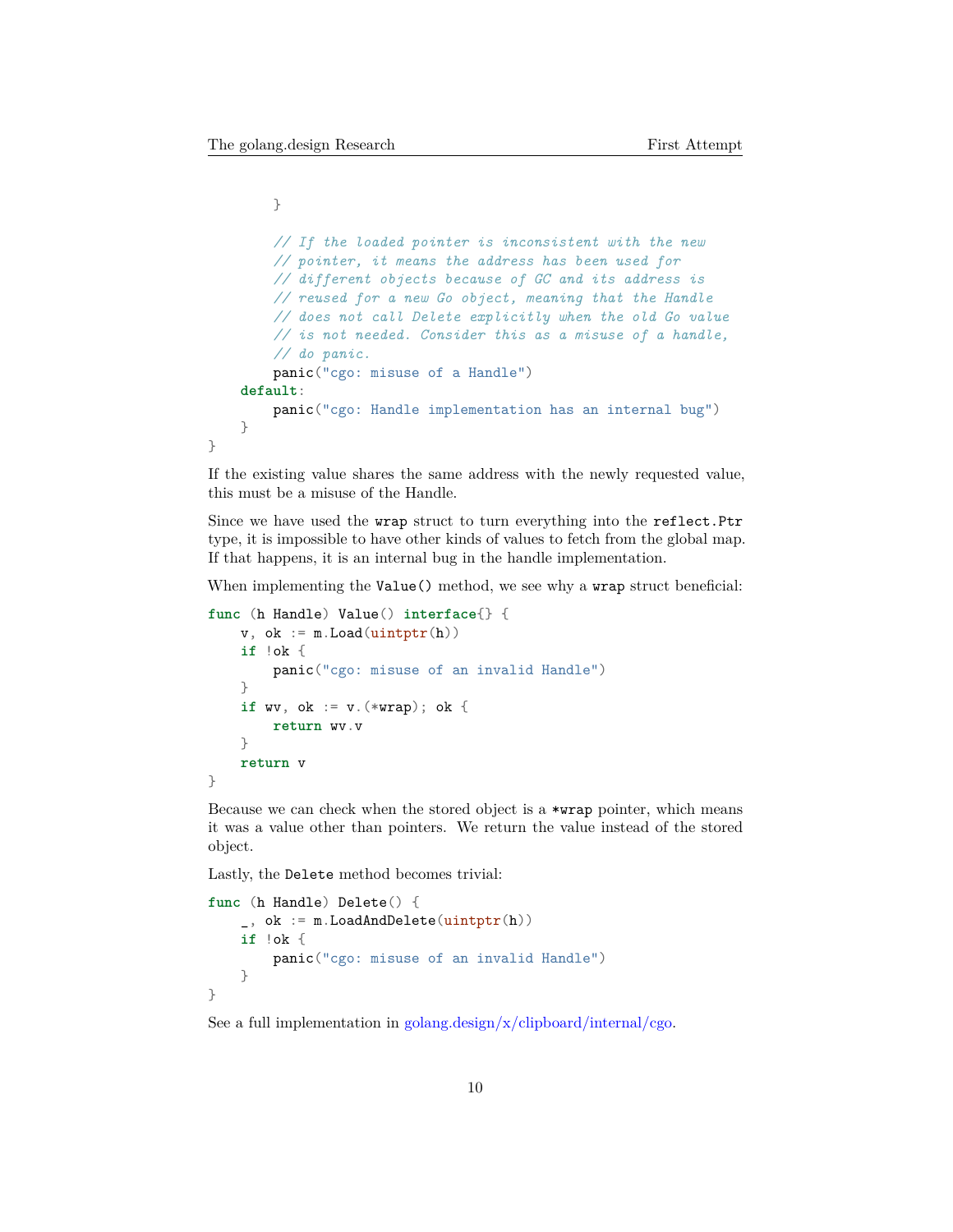## **The Accepted Approach**

As one may have realized, the previous approach is much more complicated than expected and non-trivial: it relies on the foundation that runtime garbage collector is not a moving garbage collector, and an argument though interfaces will escape to the heap.

Although several other places in the internal runtime implementation rely on these facts, such as the channel implementation, it is still a little overcomplicated than what we expected.

Notably, the previous NewHandle actually behaves to return a unique handle when the provided Go value refers to the same object. This is the core that brings the complexity of the implementation. However, we have another possibility: NewHandle always returns a different handle, and a Go value can have multiple handles.

Do we really need to Handle to be unique and keep it satisfy [idempotence?](https://en.wikipedia.org/wiki/Idempotence) After a short discussion with the Go team, we share the consensus that for the purpose of a Handle, it seems unnecessary to keep it unique for the following reasons:

- 1. The semantic of NewHandle is to return a *new* handle, instead of a unique handle;
- 2. The handle is nothing more than just an integer and guarantee it to be unique may prevent misuse of the handle, but it cannot always avoid the misuse until it is too late;
- 3. The complexity of the implementation.

Therefore, we need to rethink the original question: How to allocate a runtimelevel unique ID?

In reality, the approach is more manageable: we only need to increase a number and never stop. This is the most commonly used approach for unique ID generation. For instance, in database applications, the unique id of a table row is always incremental; in Unix timestamp, the time is always incremental, etc.

If we use the same approach, what would be a possible concurrent-safe implementation? With sync. Map and atomic, we can produce code like this:

```
func NewHandle(v interface{}) Handle {
    h := atomic.AddUintptr(\&handleIdx, 1)
    if h == 0 {
        panic("runtime/cgo: ran out of handle space")
    }
    handles.Store(h, v)
    return Handle(h)
}
```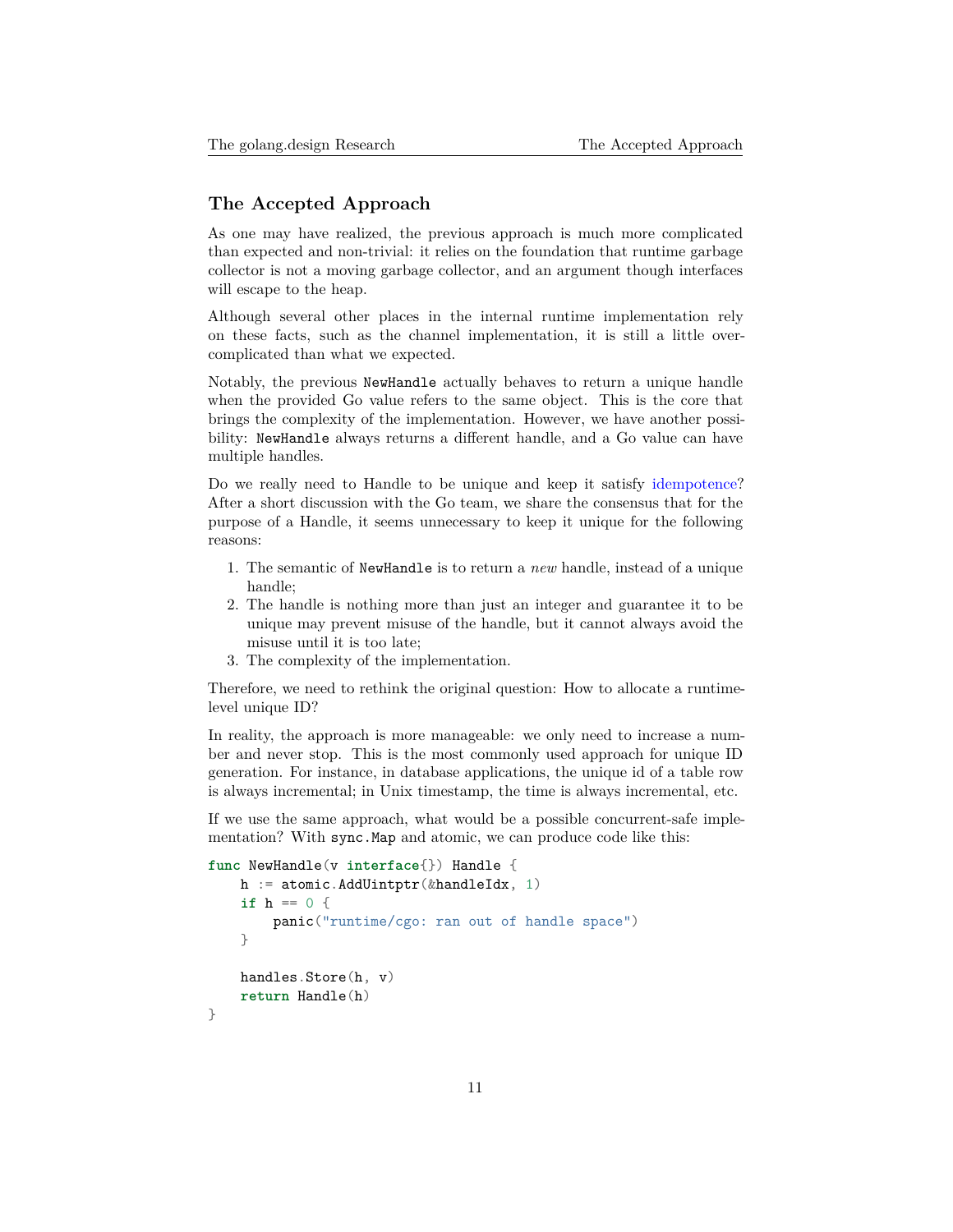```
var (
   handles = sync.Map{} // map[Handle]interface{}
   handleIdx uintptr // atomic
)
```
Whenever we want to allocate a new ID (NewHandle), one can increase the handle number handleIdx atomically, then the next allocation will always be guaranteed to have a larger number to use. With that allocated number, we can easily store it to a global map that persists all the Go values.

The remaining work becomes trivial. When we want to use the handle to retrieve the corresponding Go value back, we access the value map via the handle number:

```
func (h Handle) Value() interface{} {
    v, ok := handles. Load(uintptr(h))
    if !ok {
        panic("runtime/cgo: misuse of an invalid Handle")
    }
    return v
}
```
Further, if we are done with the handle, one can delete it from the value map:

```
func (h Handle) Delete() {
    _, ok := handles.LoadAndDelete(uintptr(h))
   if !ok {
        panic("runtime/cgo: misuse of an invalid Handle")
    }
}
```
In this implementation, we do not have to assume the runtime mechanism but just use the language. As long as the Go 1 compatibility keeps the promise sync.Map to work, there will be no need to rework the whole Handle design. Because of its simplicity, this is the accepted approach (see CL 295369[[3\]](#page-13-6)) by the Go team.

Aside from a future re-implementation of sync.Map that optimizes parallelism, the Handle will automatically benefit from it. Let us do a final benchmark that compares the previous method and the current approach:

```
func BenchmarkHandle(b *testing.B) {
    b.Run("non-concurrent", func(b *testing.B) {
        for i := 0; i < b.N; i++ {
            h := cgo. New Handle(i)_ = h.Value()
            h.Delete()
        }
    })
    b.Run("concurrent", func(b *testing.B) {
```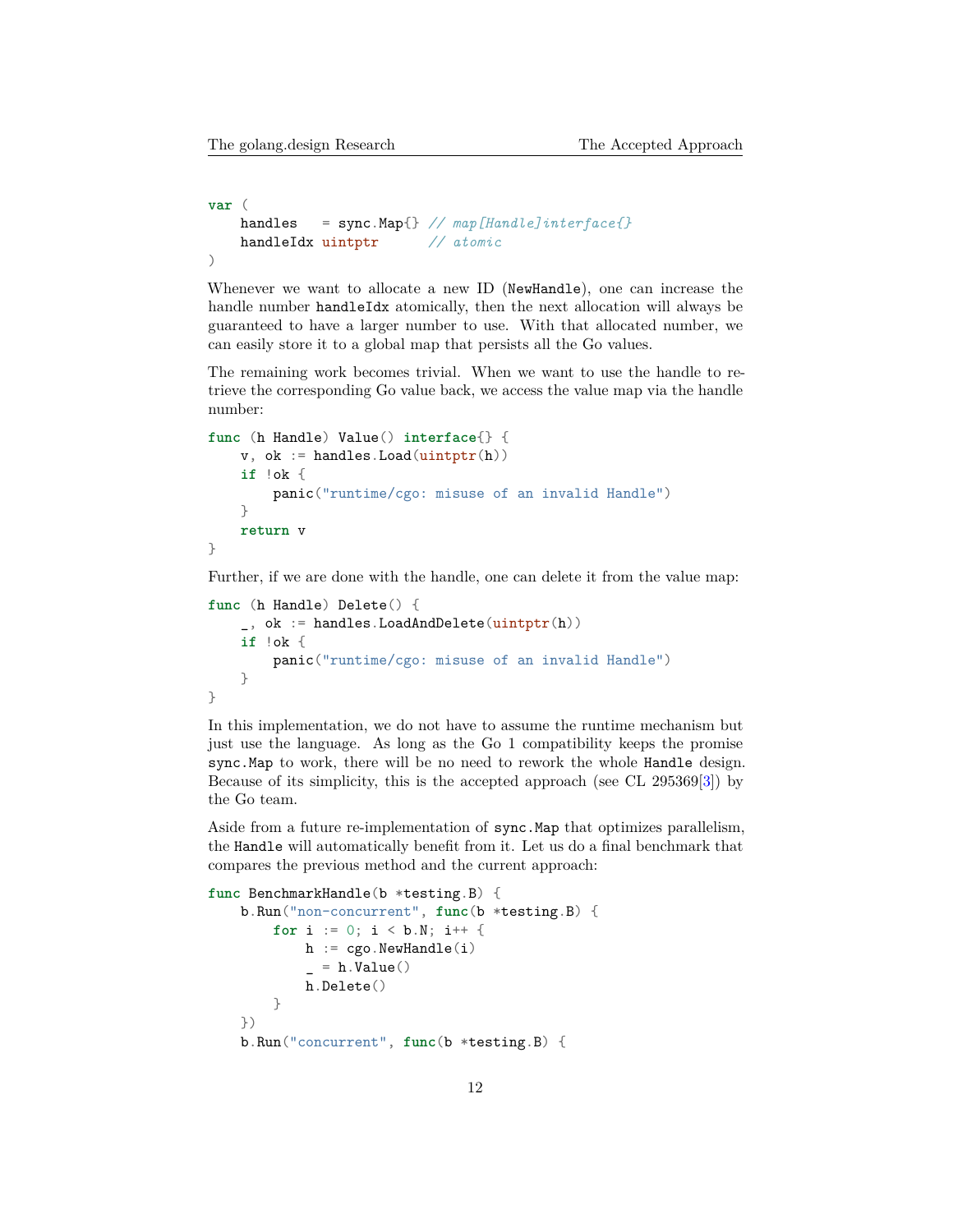```
b.RunParallel(func(pb *testing.PB) {
          var v int
          for pb.Next() {
              h := cgo. NewHandle(v)= h.Vallow()h.Delete()
          }
       })
   })
}
name old time/op new time/op delta
Handle/non-concurrent-8 407ns ±1% 393ns ±2% -3.51% (p=0.000 n=8+9)
Handle/concurrent-8 768ns ±0% 759ns ±1% -1.21% (p=0.003 n=9+9)
```
Simpler, faster, why not?

## **Conclusion**

This article discussed the newly introduced runtime/cgo.Handle facility coming in the Go 1.17 release that we contributed. The Handle facility enables us to pass Go values between Go and C back and forth without breaking the cgo pointer passing rules. After a short introduction to the usage of the feature, we first discussed a first attempt implementation based on the fact that the runtime garbage collector is not a moving GC and the escape behavior of interface{} arguments. After a few discussions of the ambiguity of the Handle semantics and the drawbacks in the previous implementation, we also introduced a straightforward and better-performed approach and demonstrated its performance.

As a real-world demonstration, we have been using the mentioned two approaches in two of our released packages for quite a long time: [golang.design/x/clipboard](https://github.com/golang-design/clipboard) and [golang.design/x/hotkey](https://github.com/golang-design/hotkey) [[8\]](#page-13-7) before in their internal/cgo package. We are looking forward to switching to the officially released runtime/cgo package in the Go 1.17 release.

For future work, one can foresee that a possible limitation in the accepted implementation is that the handle number may run out of the handle space very quickly in 32-bit or lower operating systems (similar to [Year 2038 Problem.](https://en.wikipedia.org/wiki/Year_2038_problem) When we allocate 100 handles per second, the handle space can run out in  $0x$ FFFFFFFF /  $(24 * 60 * 60 * 100) = 31$  days).

\**If you are interested and think this is a serious issue, feel free to [CC us](mailto:hi%5Bat%5Dgolang.design) when you send a CL, it would also be interesting for us to read your excellent approach.*